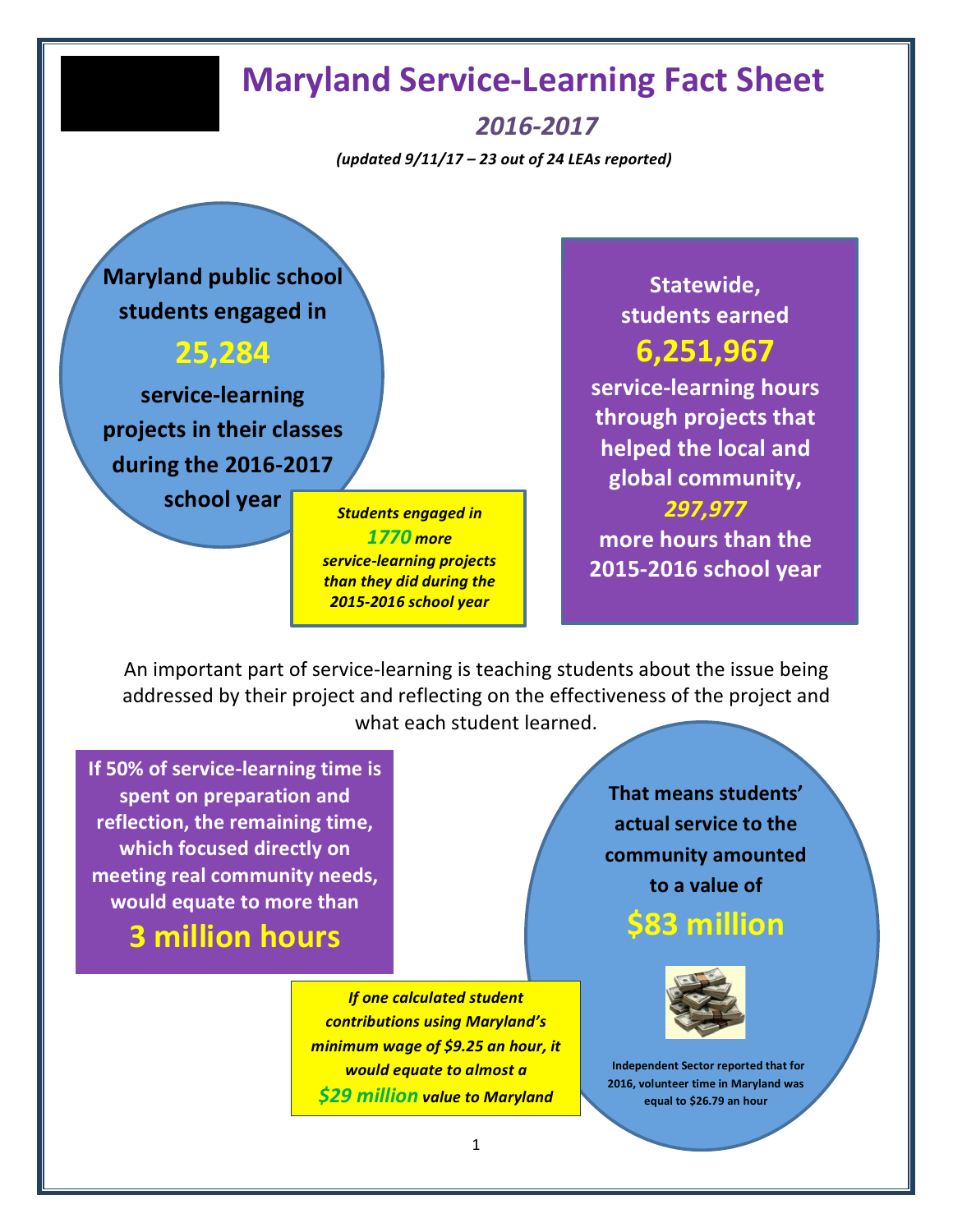The following disciplines lead with using service-learning as an instructional strategy to teach existing course content to students in an experiential manner: Social Studies 8,292, Science 6,610, Language Arts 3,005, Career Tech 1,652, Health 1,416, Math 1,220.



Service-learning projects were built into first through twelfth grade courses with 19,433 service-learning experiences incorporated into 6<sup>th</sup>-10<sup>th</sup> grades. The remaining grades incorporated **5,851** service-learning experiences.

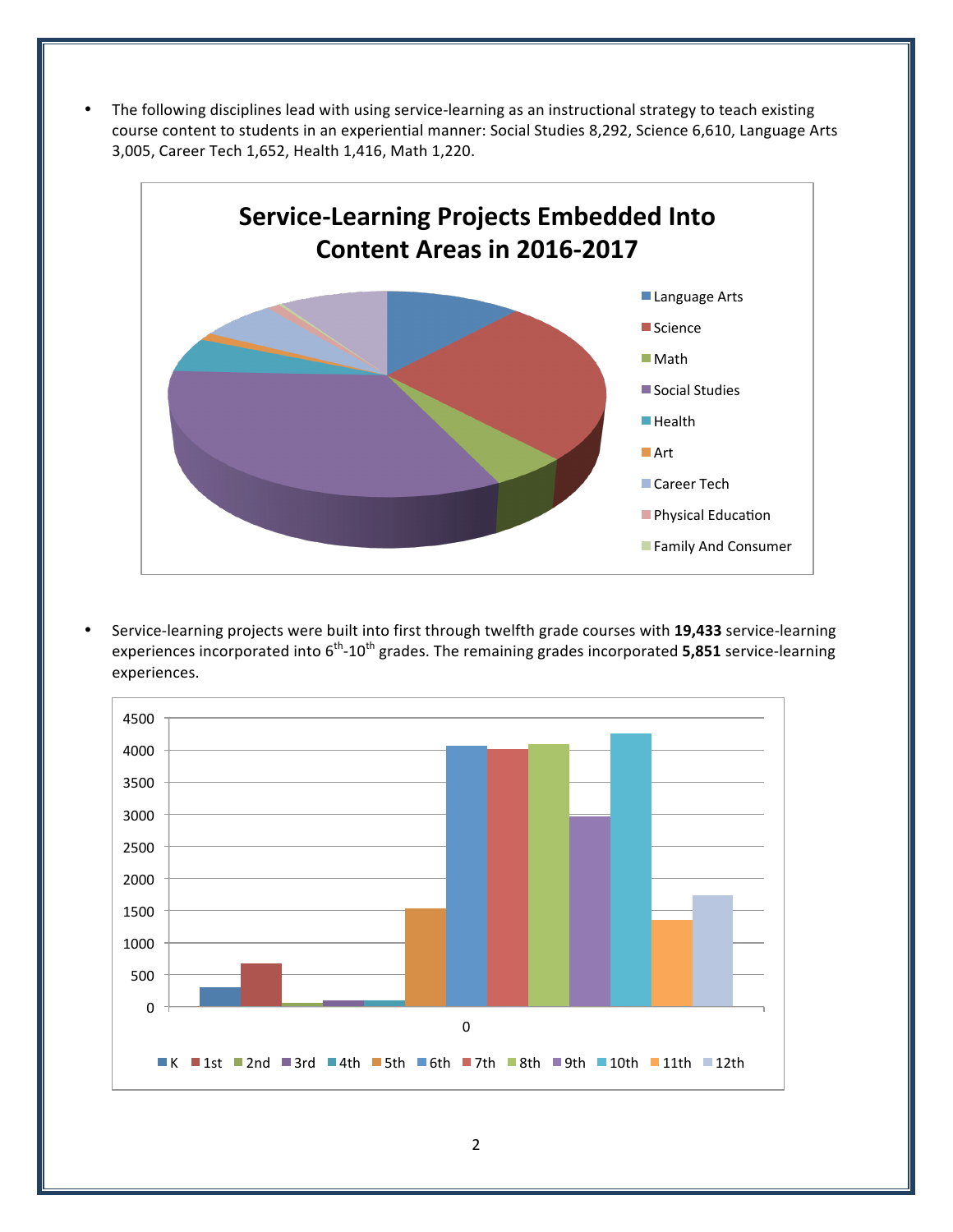#### **Samples of service-learning projects students engaged in** around the state during the 2016-2017 school year

Allegany County Westmar Middle School students researched the issue of hunger and its impact on the community in their  $7<sup>th</sup>$  grade math classes. They used math to study the issue and completed math problems using relevant data. Students identified a need to restock their local food bank, especially during the summer months when children in food insecure homes no longer receive meals at school.

Students conducted a two-month long food drive to benefit the Western Maryland Food Bank.

**Carroll County students in grades 9-12 at South Carroll High School** became Weed Warriors by visiting local wetlands where they removed invasive species plants. The project, which met environmental education objectives, was designed to prevent the further spread of invasive species to nearby farms and residences through seed transfer.



At Perryville High School in Cecil County, 9-12<sup>th</sup> grade health education students worked with the American Heart Association to shed light on heart disease and raise money for the organization. The project was tied to their course objectives of studying cardiovascular disease and how that contributes to almost half of all deaths per year in the United States, as well as the importance of living a healthy lifestyle.

**Seventh grade students at Theodore G. Davis Middle School in Charles County** researched the water cycle process in their science classes in order to analyze areas where students can help to reduce the human impact on the local watershed. As part of the action component, students constructed rain barrels to collect excess, damaging rain so that it can be used later for environmentally friendly purposes.

#### **Northern Garrett High school students in grades 9-12 in Garrett County**

- created a native species meadow on the school grounds as part of science, Advanced Placement Environment Science, and biology classes. The goal was to create a space that could be used to educate the community about the importance of respecting native species. Students also created seed balls to be shared with the community to promote planting native species; and,
- participated in the Cove Run Brook Trout Restoration Project by engaging in site maintenance, removal of invasive species, and bird box cleaning. They also conducted annual stream health assessments.

**Juvenile Services Education System students** engaged in various projects around the State, including braiding old t-shirts into dog toys for Hart for Animals and creating care bags and tie-dye t-shirts for women and their children at a nearby shelter as part of career technology classes.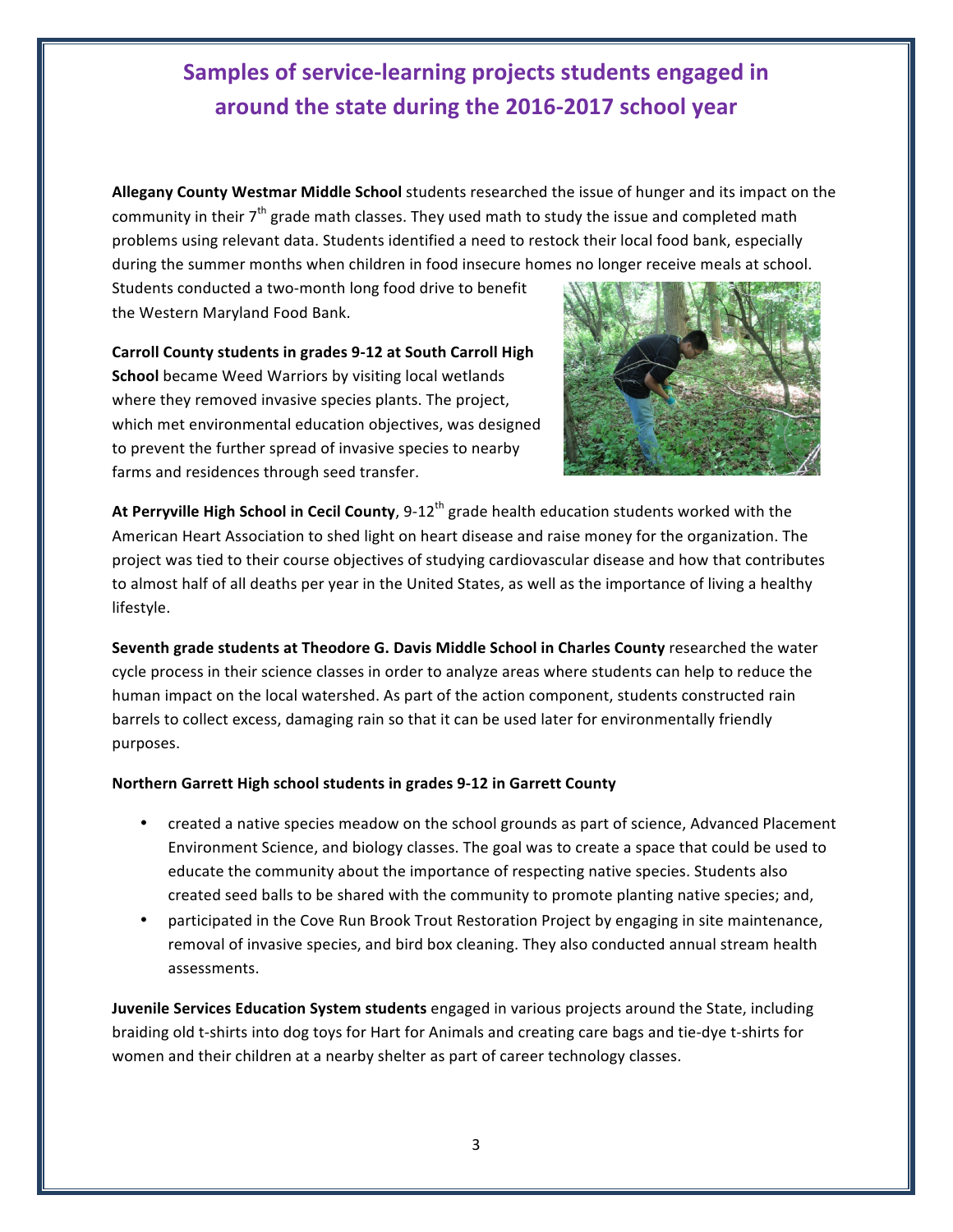### **Service-Learning Fact Sheet** *2015-2016*

- Maryland public school students engaged in 23,514 service-learning projects in their classes during the 2015-2016 school year. Students engaged in 1721 more service-learning projects than they did during the 2014-2015 school year.
- Statewide, students earned **5,953,990** service-learning hours through projects that helped the local and global community, **766,794** more hours than the 2014-2015 school year.
- An important part of service-learning is teaching students about the issue being addressed by their project and reflecting on the effectiveness of the project and what each student learned.
	- $\circ$  If 50% of service-learning time is spent this way, the remaining time which focuses on serving the community would still equate to **nearly three million hours** of actual time spent meeting real community needs.
	- $\circ$  That means students' actual service to the community amounts to almost an **\$80 million dollar value** to the Maryland community. (Independent Sector reported that for 2015, volunteer time in Maryland was equal to \$26.64 an hour. If you instead calculate student contributions using Maryland's minimum wage of \$8.75 an hour, that still *equates to more than a* \$26 million *dollar value to Maryland.*)
- The following disciplines lead with using service-learning as an instructional strategy to teach existing course content to students in an experiential manner: Social Studies 6,940, Science 6,499, Language Arts 3,229, Career Tech 1,459, Health 1,388, Math 1,022.



Service-learning projects were built into first through twelfth grade courses with most service-learning experiences incorporated into  $6^{th}$ ,  $10^{th}$ ,  $7^{th}$ ,  $8^{th}$ , and  $9^{th}$  grades.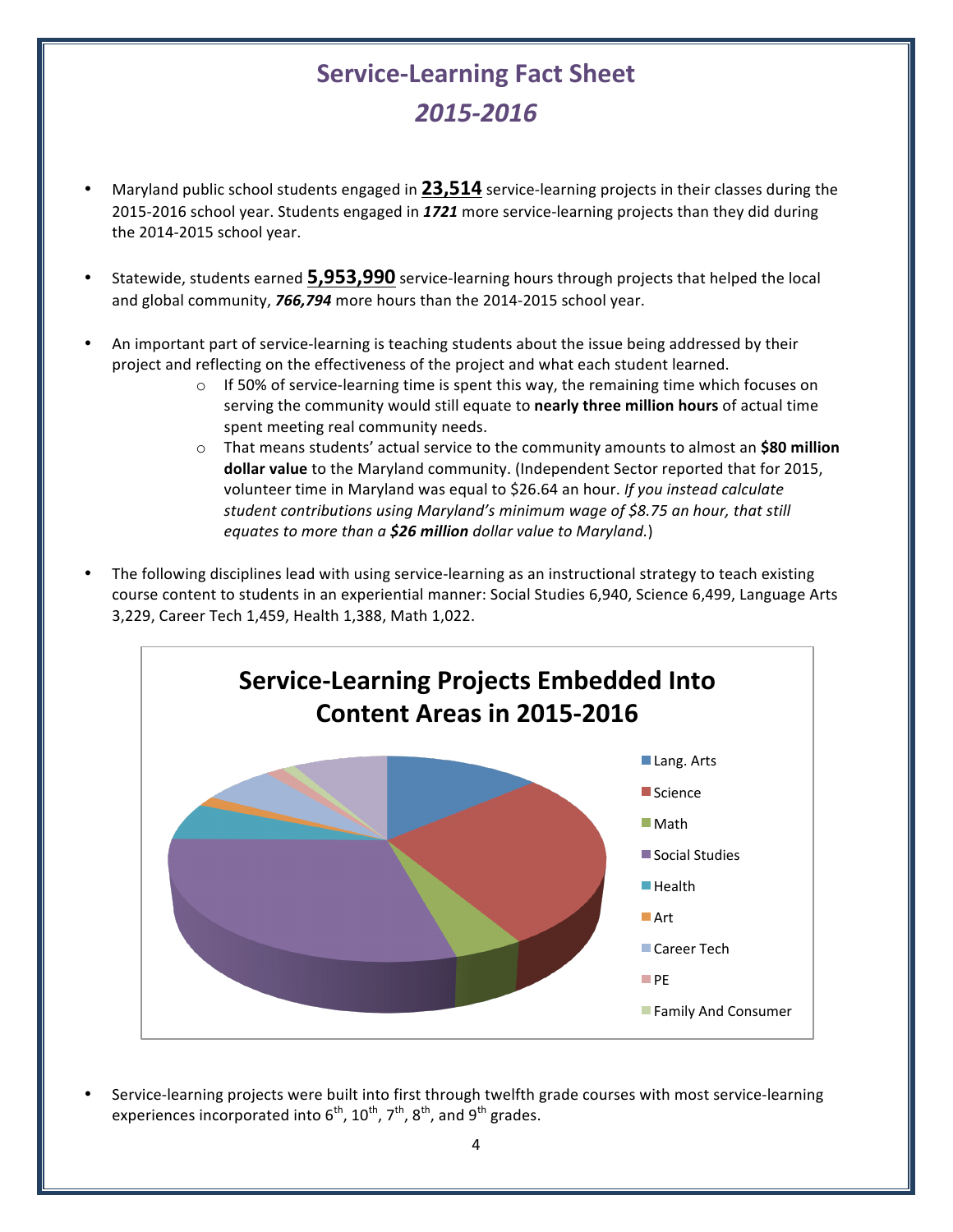

#### Samples of service-learning projects students carried out around the state during the 2015-2016 **school year.**

- Allegany County students who were studying mitosis, loss of cell cycle regulation, and cancer in high school biology raised awareness and funds for a local non-profit created in honor of a 9year-old from their community who passed away from brain cancer.
- Ninth grade health students in Cecil County identified anxiety and mental health issues among their peers as a serious problem and designed projects to help reduce their peers' stress, increase their confidence and self-esteem, and enhance their ability to make healthy choices. Some of their approaches for supporting their peers included making goodie bags for the school that included positive messages and healthy snacks, and creating *Restroom Readers* that contained information on alcohol, nutrition, substance abuse avoidance, and mental health awareness.
- Middle school language arts students in Howard County selected historical fiction books for younger students, assessed the accuracy of the history shared through the story, created learning tools to use in association with the books, and presented the books and tools to elementary age students to promote literacy.
- Students at the Green Ridge and Meadow Mountain Youth Center (Juvenile Services Education Program) were studying issues related to veterans as part of their social studies curriculum. Right before Memorial Day, the students traveled to a nearby veterans' cemetery and placed flags on veterans' graves to honor them and in support of the veterans' families.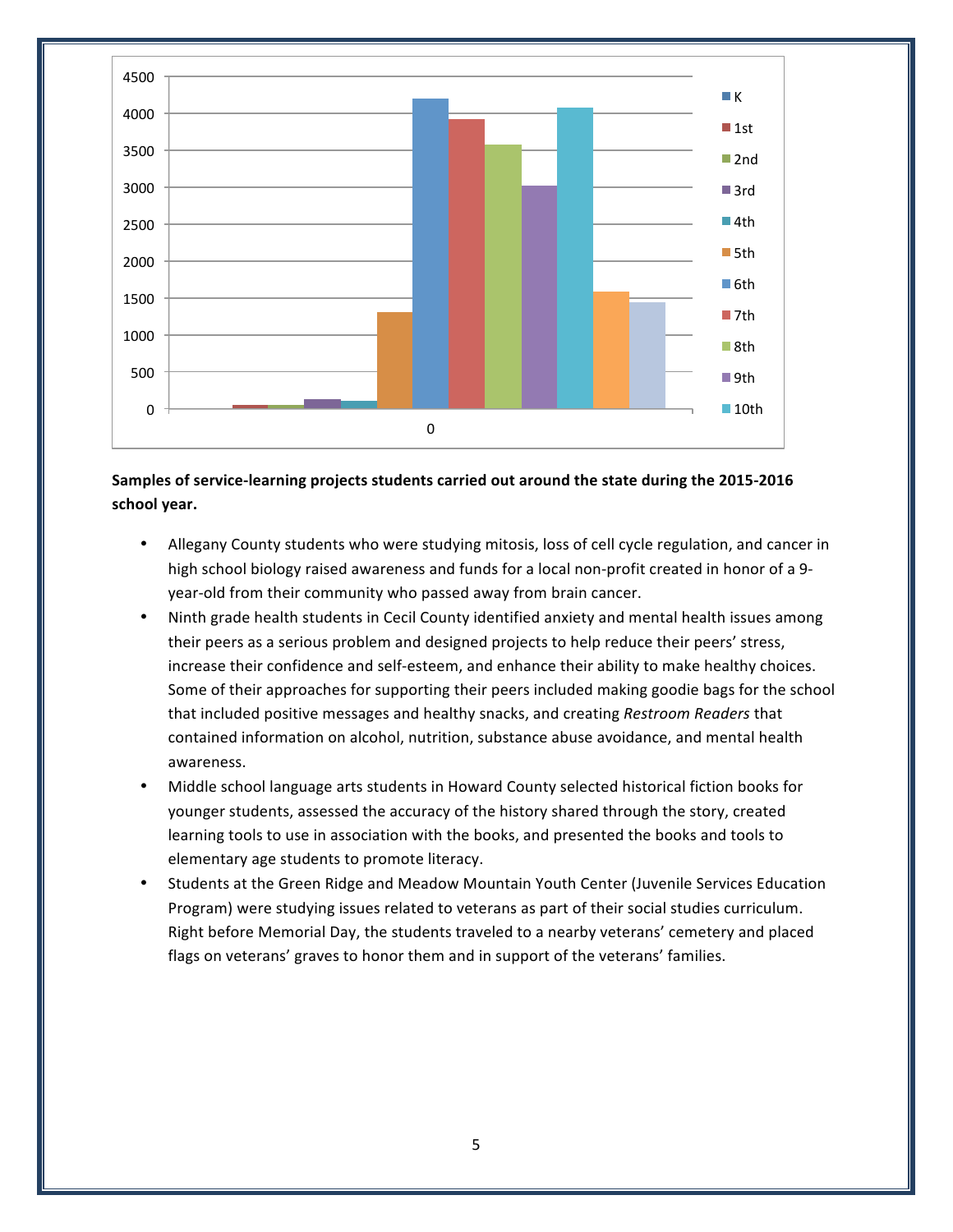# **Service-Learning Fact Sheet** *2014-2015*

- Maryland public school students engaged in 21,793 service-learning projects in their classes during the 2014-2015 school year.
- Statewide, students earned **5,187,196** service-learning hours through projects that helped the local and global community.
- An important part of service-learning is teaching students about the issue being addressed by their project and reflecting on the effectiveness of the project and what each student learned.
	- $\circ$  If 50% of service-learning time is spent this way, the remaining time which focuses on serving the community would still equate to 2.5 million hours of actual time spent meeting real community needs.
	- $\circ$  That means students' actual service to the community amounts to a more than **\$66 million dollar value** to the Maryland community. (Independent Sector reported that for 2014, volunteer time in Maryland was equal to \$26.41 an hour.)
- The following disciplines lead with using service-learning as an instructional strategy to teach existing course content to students in an experiential manner: Science 7,077, Social Studies 6,586, Language Arts, 2,575, Career Tech 1,717, Health 1,331.



Service-learning projects were built into first through twelfth grade courses with most service-learning experiences incorporated into  $10^{th}$ ,  $8^{th}$ ,  $7^{th}$ ,  $8^{th}$ ,  $6^{th}$ , and  $9^{th}$  grades.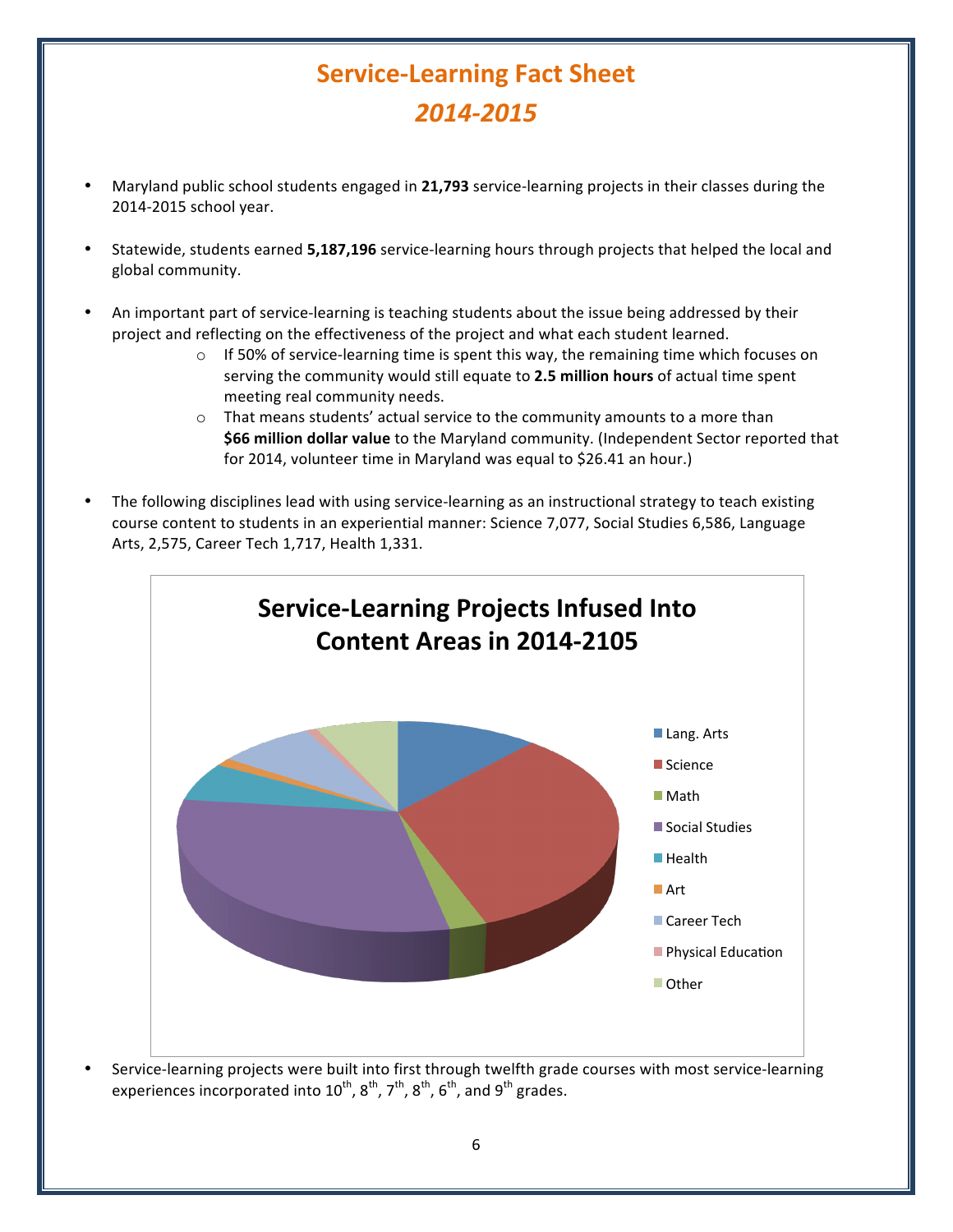

Samples of service-learning projects students carried out around the state during the 2014-2015 **school year.**

- Students in Allegany County learned about diabetes in health and science classes and carried out projects to support the American Diabetes Association to help with research for juvenile diabetes.
- Baltimore City students researched genetic diseases and worked with Special Olympics to assist the organization and the athletes.
- Social studies students in Cecil County studying the War of 1812 and the colonial economy worked to get a local historical site, Elk Landing, ready to host two community events. Science students in the same county also removed invasive species of plants and planted native species in their community.
- Veterans in Harford County received service from 8th grade students. The service-learning project was incorporated across disciplines with students learning about impact of war in their courses, identifying the needs of veterans in their community, and then creating care packages, letters, and visiting the veterans.
- Howard County  $7<sup>th</sup>$  grade students, as part of their ecology unit, accepted the Stream Restoration Challenge and worked to restore five acres around a central stream to improve the quality and reduce the quantity and velocity of water leaving the property.